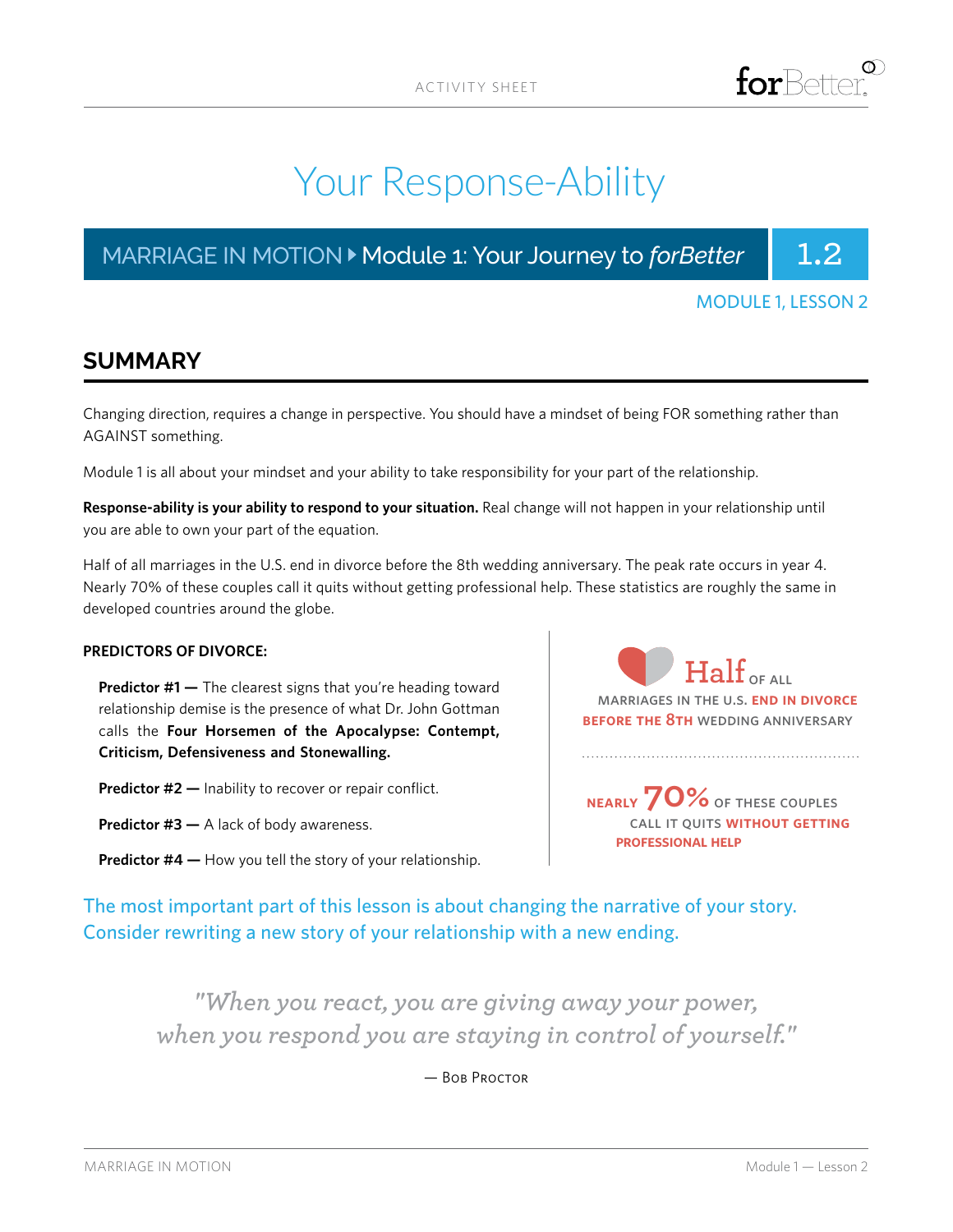### **ACTIVITIES**

#### A LETTER TO MYSELF **1**

**In this exercise you will be writing a letter to yourself. This letter is a self-reflection of your own actions and contributions to your relationship. Use the notes in the sidebar to guide you.**

 Thank yourself for working on creating a better relationship.

 Describe where you want this relationship to be. Consider the ONE OUTCOME you wrote down in the first Activity Sheet. Be optimistic about what a relationship that is forBetter can look like.

> Acknowledge your destructive behaviors in the relationship. Which of the four horsemen have you used in this relationship: Contempt, Criticism, Stonewalling and Defensiveness?

 Discuss any other destructive behaviors you've contributed to this relationship. Have you been emotionally disengaged? Distracted? Distant? Suffering from depression or anxiety?

Express your commitment to your spouse, and the work that it will take to transform this relationship into an epic friendship and marriage. Name the positive things you can do to support and grow with your spouse.